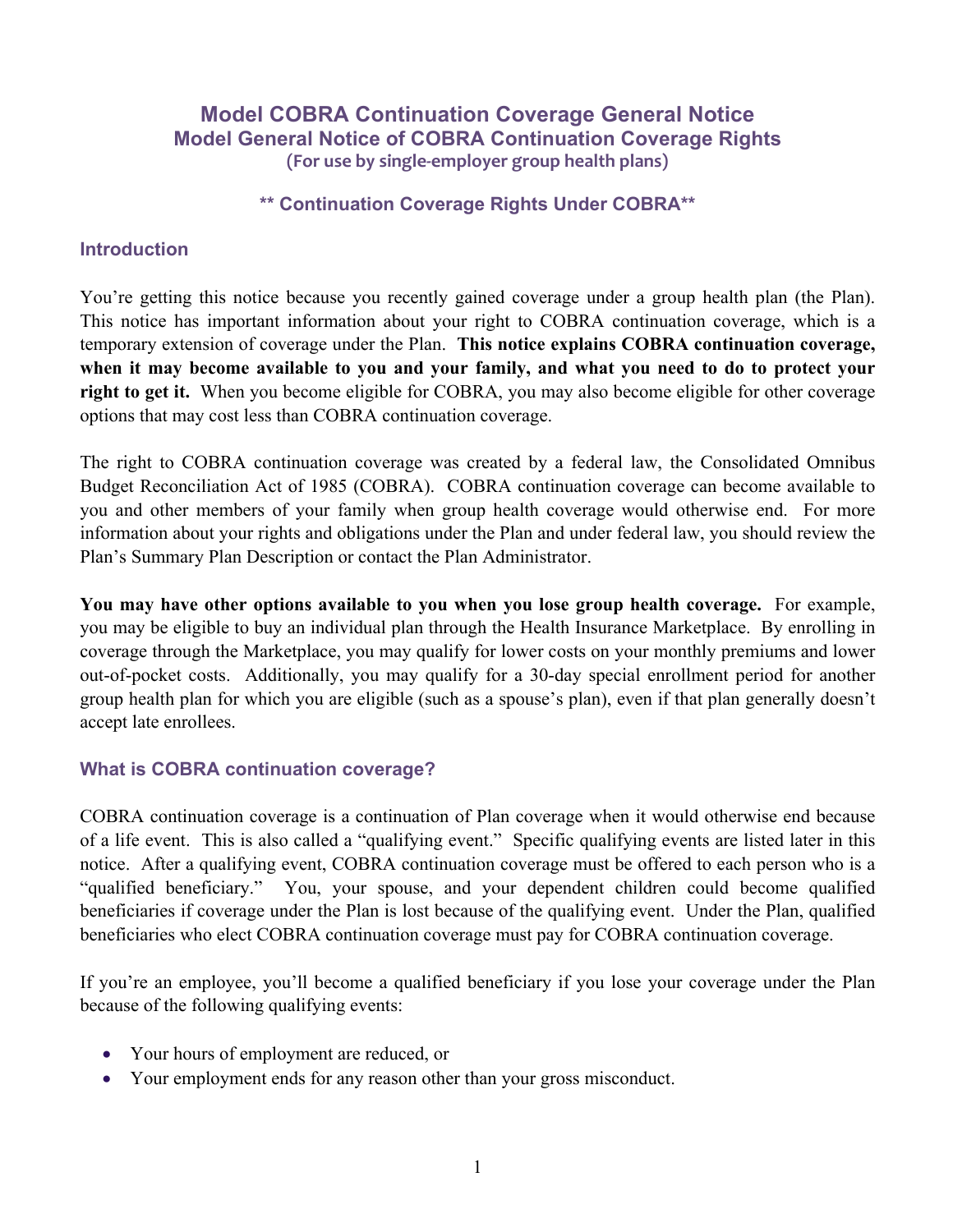If you're the spouse of an employee, you'll become a qualified beneficiary if you lose your coverage under the Plan because of the following qualifying events:

- Your spouse dies;
- Your spouse's hours of employment are reduced;
- Your spouse's employment ends for any reason other than his or her gross misconduct;
- Your spouse becomes entitled to Medicare benefits (under Part A, Part B, or both); or
- You become divorced or legally separated from your spouse.

Your dependent children will become qualified beneficiaries if they lose coverage under the Plan because of the following qualifying events:

- The parent-employee dies;
- The parent-employee's hours of employment are reduced;
- The parent-employee's employment ends for any reason other than his or her gross misconduct;
- The parent-employee becomes entitled to Medicare benefits (Part A, Part B, or both);
- The parents become divorced or legally separated; or
- The child stops being eligible for coverage under the Plan as a "dependent child."

# **When is COBRA continuation coverage available?**

The Plan will offer COBRA continuation coverage to qualified beneficiaries only after the Plan Administrator has been notified that a qualifying event has occurred. The employer must notify the Plan Administrator of the following qualifying events:

- The end of employment or reduction of hours of employment;
- Death of the employee;
- The employee's becoming entitled to Medicare benefits (under Part A, Part B, or both).

**For all other qualifying events (divorce or legal separation of the employee and spouse or a dependent child's losing eligibility for coverage as a dependent child), you must notify the Plan Administrator within 60 days after the qualifying event occurs. You must provide this notice to: Brittanee Bachelor, Human Resources.**

# **How is COBRA continuation coverage provided?**

Once the Plan Administrator receives notice that a qualifying event has occurred, COBRA continuation coverage will be offered to each of the qualified beneficiaries. Each qualified beneficiary will have an independent right to elect COBRA continuation coverage. Covered employees may elect COBRA continuation coverage on behalf of their spouses, and parents may elect COBRA continuation coverage on behalf of their children.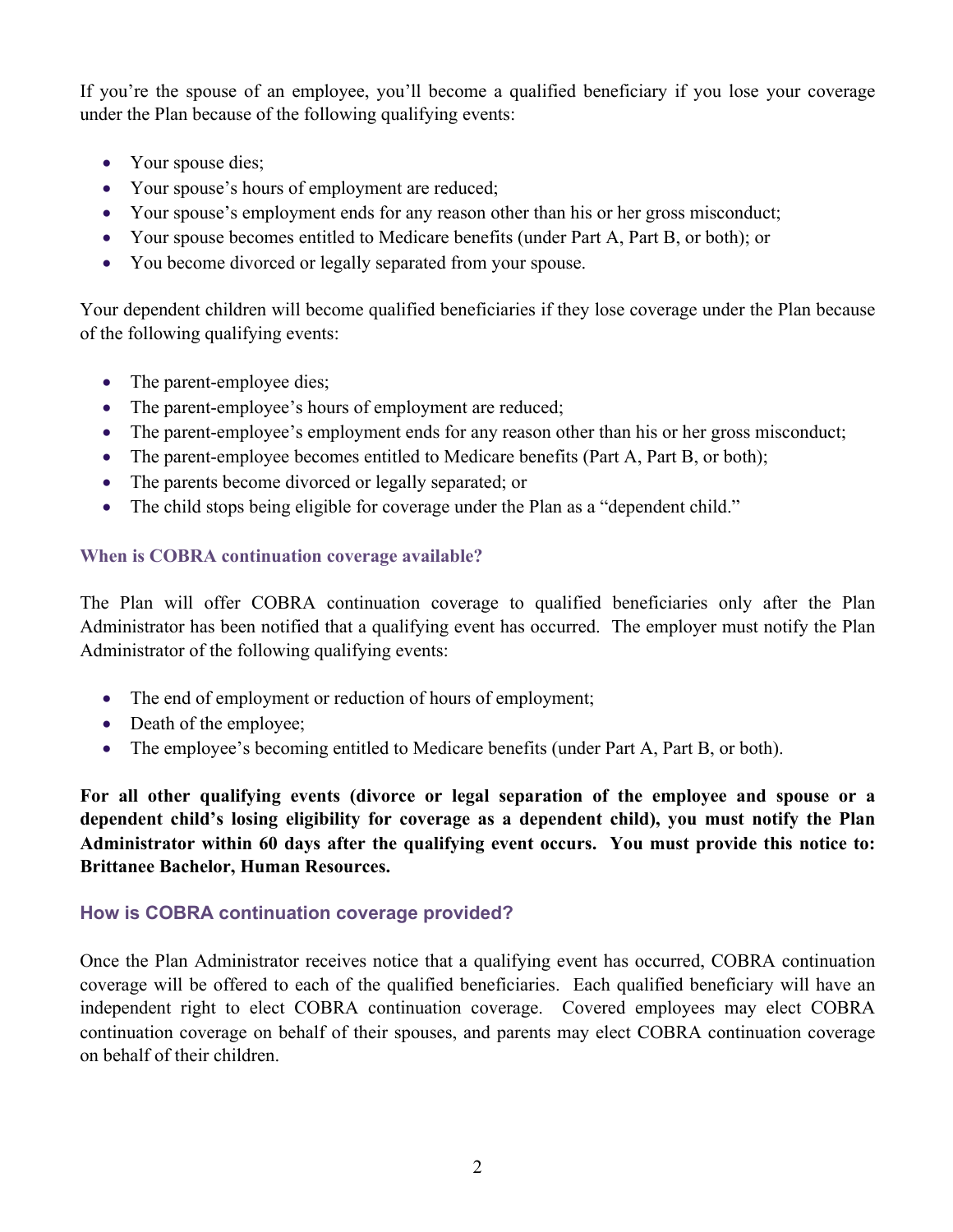COBRA continuation coverage is a temporary continuation of coverage that generally lasts for 18 months due to employment termination or reduction of hours of work. Certain qualifying events, or a second qualifying event during the initial period of coverage, may permit a beneficiary to receive a maximum of 36 months of coverage.

There are also ways in which this 18-month period of COBRA continuation coverage can be extended:

# *Disability extension of 18-month period of COBRA continuation coverage*

If you or anyone in your family covered under the Plan is determined by Social Security to be disabled and you notify the Plan Administrator in a timely fashion, you and your entire family may be entitled to get up to an additional 11 months of COBRA continuation coverage, for a maximum of 29 months. The disability would have to have started at some time before the 60th day of COBRA continuation coverage and must last at least until the end of the 18-month period of COBRA continuation coverage.

For the disability extension to apply, you must provide a copy of the SSA Determination of Disability letter within the 18-month COBRA period but no later than 60 days after the latest of: (1) the date of the SSA Determination of disability; (2) the date on which the qualifying event occurs; (3) the date on which the qualified beneficiary loses coverage.

#### *Second qualifying event extension of 18-month period of continuation coverage*

If your family experiences another qualifying event during the 18 months of COBRA continuation coverage, the spouse and dependent children in your family can get up to 18 additional months of COBRA continuation coverage, for a maximum of 36 months, if the Plan is properly notified about the second qualifying event. This extension may be available to the spouse and any dependent children getting COBRA continuation coverage if the employee or former employee dies; becomes entitled to Medicare benefits (under Part A, Part B, or both); gets divorced or legally separated; or if the dependent child stops being eligible under the Plan as a dependent child. This extension is only available if the second qualifying event would have caused the spouse or dependent child to lose coverage under the Plan had the first qualifying event not occurred.

# **Are there other coverage options besides COBRA Continuation Coverage?**

Yes. Instead of enrolling in COBRA continuation coverage, there may be other coverage options for you and your family through the Health Insurance Marketplace, Medicaid, or other group health plan coverage options (such as a spouse's plan) through what is called a "special enrollment period." Some of these options may cost less than COBRA continuation coverage. You can learn more about many of these options at **www.healthcare.gov**.

# **If you have questions**

Questions concerning your Plan or your COBRA continuation coverage rights should be addressed to the contact or contacts identified below. For more information about your rights under the Employee